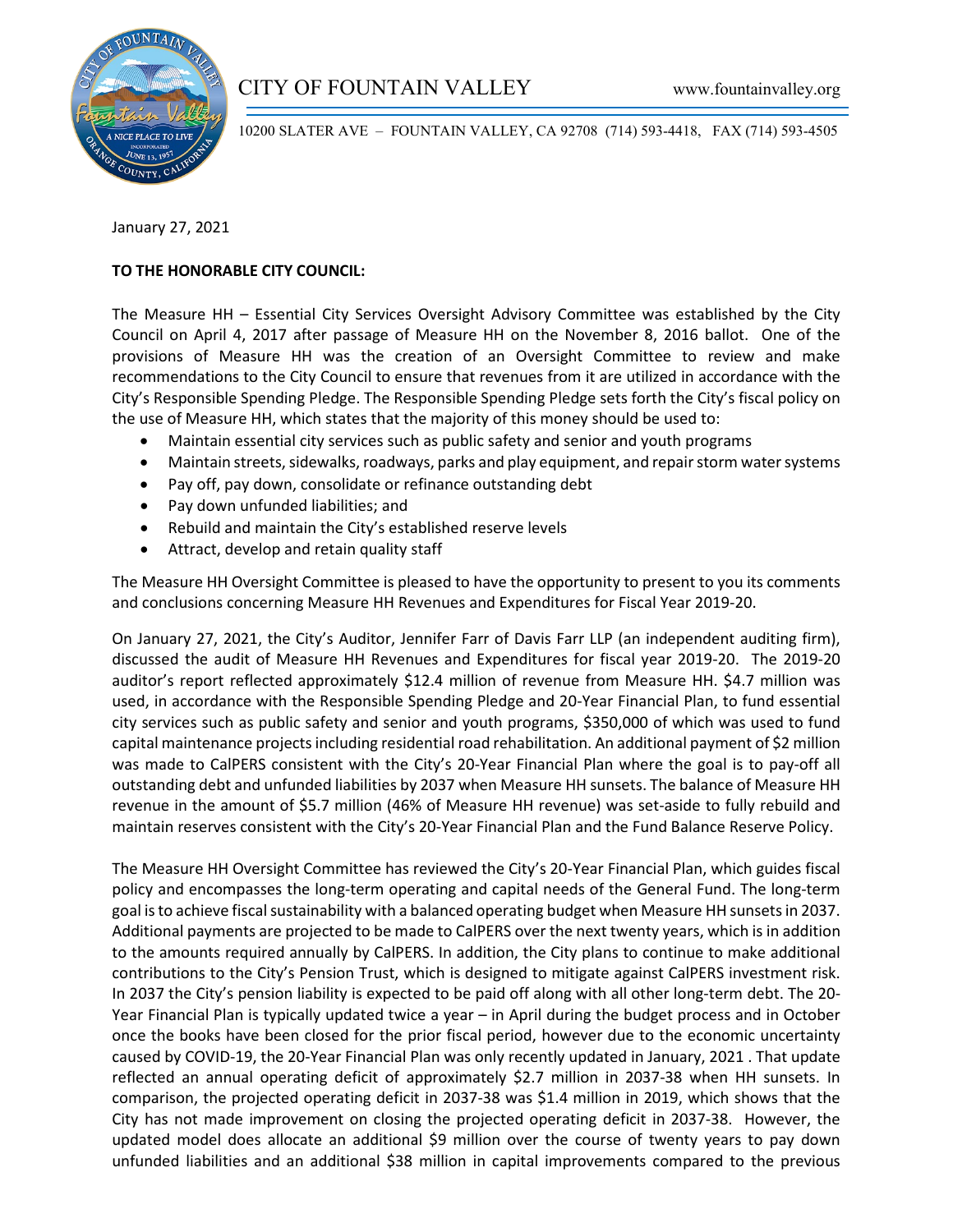version. The city's long-term financial goal continues to be to eliminate the structural deficit over the next two decades, which can be accomplished with active management via new revenue sources from economic development or from cost savings.

**CONCLUSIONS:** The Measure HH Oversight Committee's conclusion to the City Council is that (based on information presented to the Committee by City Staff) the audited revenue and expenses for 2019-20 are consistent with the intent of the Measure HH ballot measure and the Responsible Spending Pledge. We are also pleased to see that while the projected deficit in 2037-38 remains, the City has prioritized paying down debt and allocated additional funding to this goal in the current model.

We are thankful for the opportunity to serve and we look forward to continuing to serve the City Council and the residents of this great city.

Respectfully submitted,

**Stephen Schwarz, Chair** February 2018 – Present

# **CITY OF FOUNTAIN VALLEY MEASURE HH ADVISORY OVERSIGHT COMMITTEE**

**Evan Jorgensen, Vice Chair** January 2019 – Present

**Marjorie Drilling, Vice Chair** April 2017 – Present

**Matt Taylor** April 2017 – Present

# **Michele Jensen, Alternate**

April 2017 – Present **Randy Takayama** February 2021-Present

Attachments:

- 1. Measure HH Audit Report for 2019-20
- 2. Measure HH Report Card for 2019-20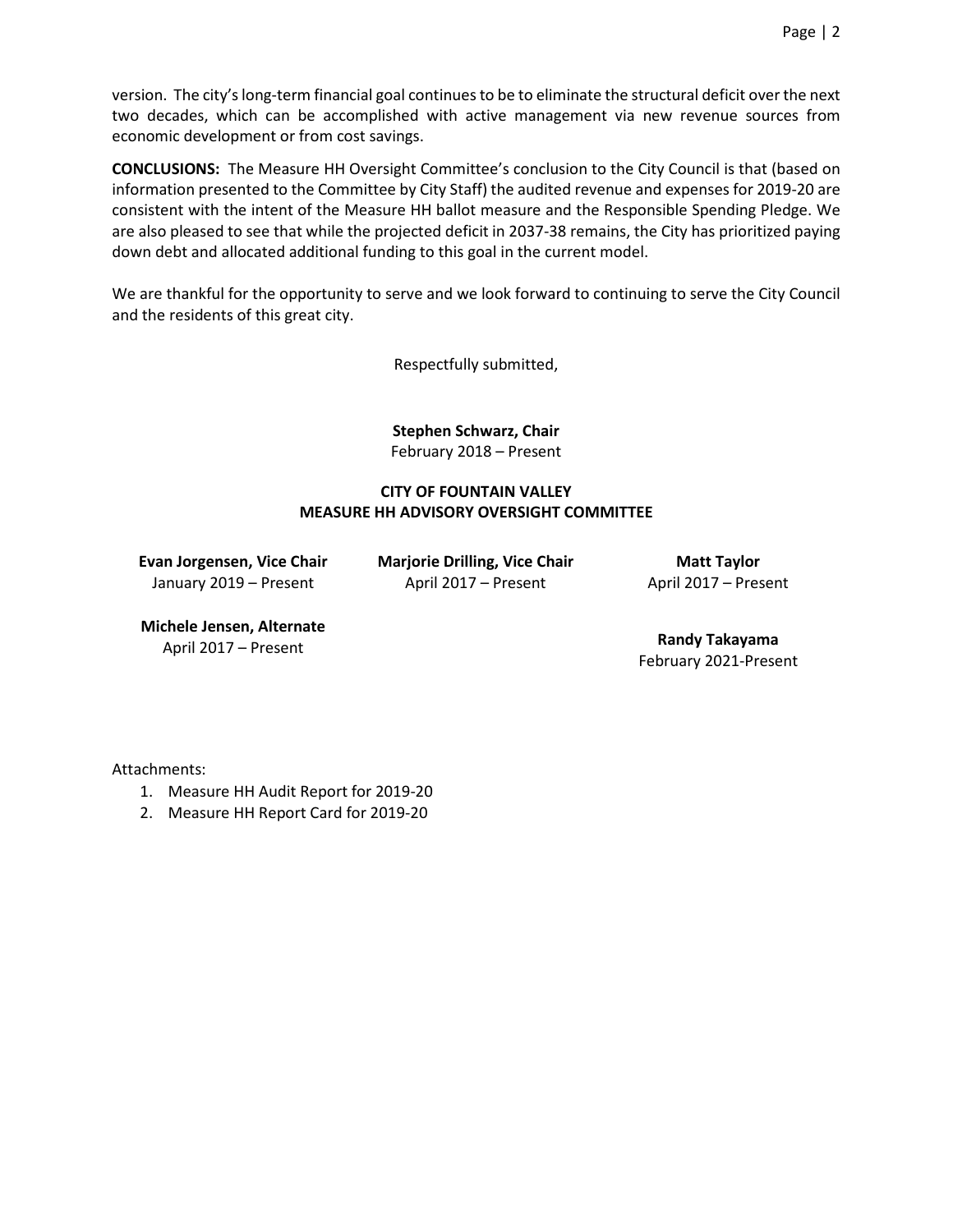### **CITY OF FOUNTAIN VALLEY**

**Schedule of Measure HH Revenues and Expenditures With Independent Accountant's Report Thereon For the Year Ended June 30, 2020**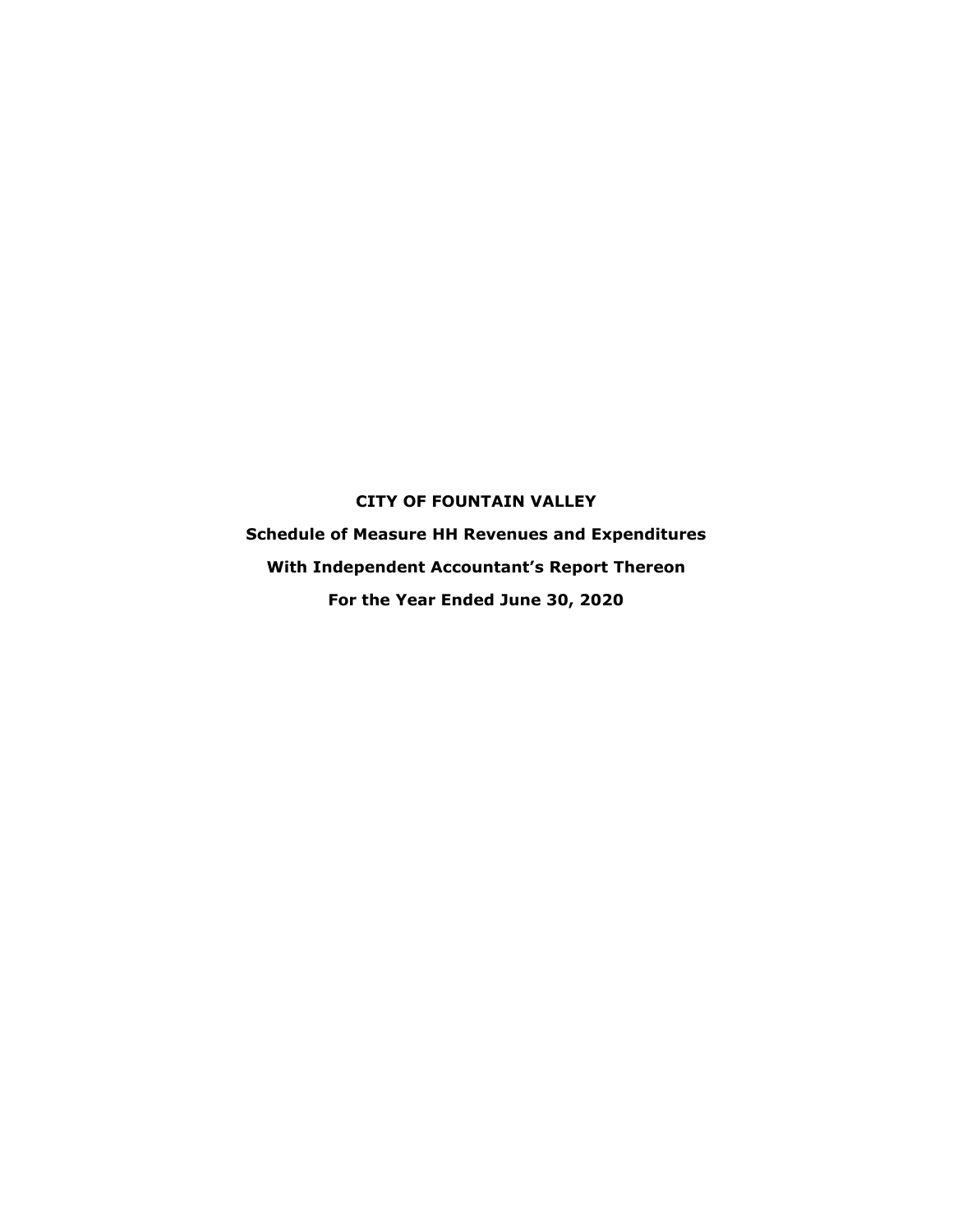

#### INDEPENDENT ACCOUNTANT'S REPORT

To the Honorable Mayor and Members of City Council of the City of Fountain Valley Fountain Valley, California

We have examined management of the City of Fountain Valley's (City) assertion that the City complied with Measure HH included in the accompanying Schedule of Measure HH Revenues and Expenditures (schedule) during the fiscal year ended June 30, 2020. The City's management is responsible for its assertion. Our responsibility is to express an opinion on management's assertion about the City's compliance with the specified requirements based on our examination.

Our examination was conducted in accordance with attestation standards established by the American Institute of Certified Public Accountants. Those standards require that we plan and perform the examination to obtain reasonable assurance about whether management's assertion is fairly stated, in all material respects. An examination involves performing procedures to obtain evidence about management's assertion. The nature, timing, and extent of the procedures selected depend on our judgment, including an assessment of the risks of material misstatement of management's assertion, whether due to fraud or error. We believe that the evidence we obtained is sufficient and appropriate to provide a reasonable basis for our opinion.

Our examination does not provide a legal determination on the City's compliance with the specified requirements.

In our opinion, management's assertion that the City complied with Measure HH reporting requirements included in the accompanying schedule is fairly stated, in all material respects.

This report is intended solely for the information and use of the City Council and management of the City of Fountain Valley, California and is not suitable for any other purpose.

Davis fan up

Irvine, California December 10, 2020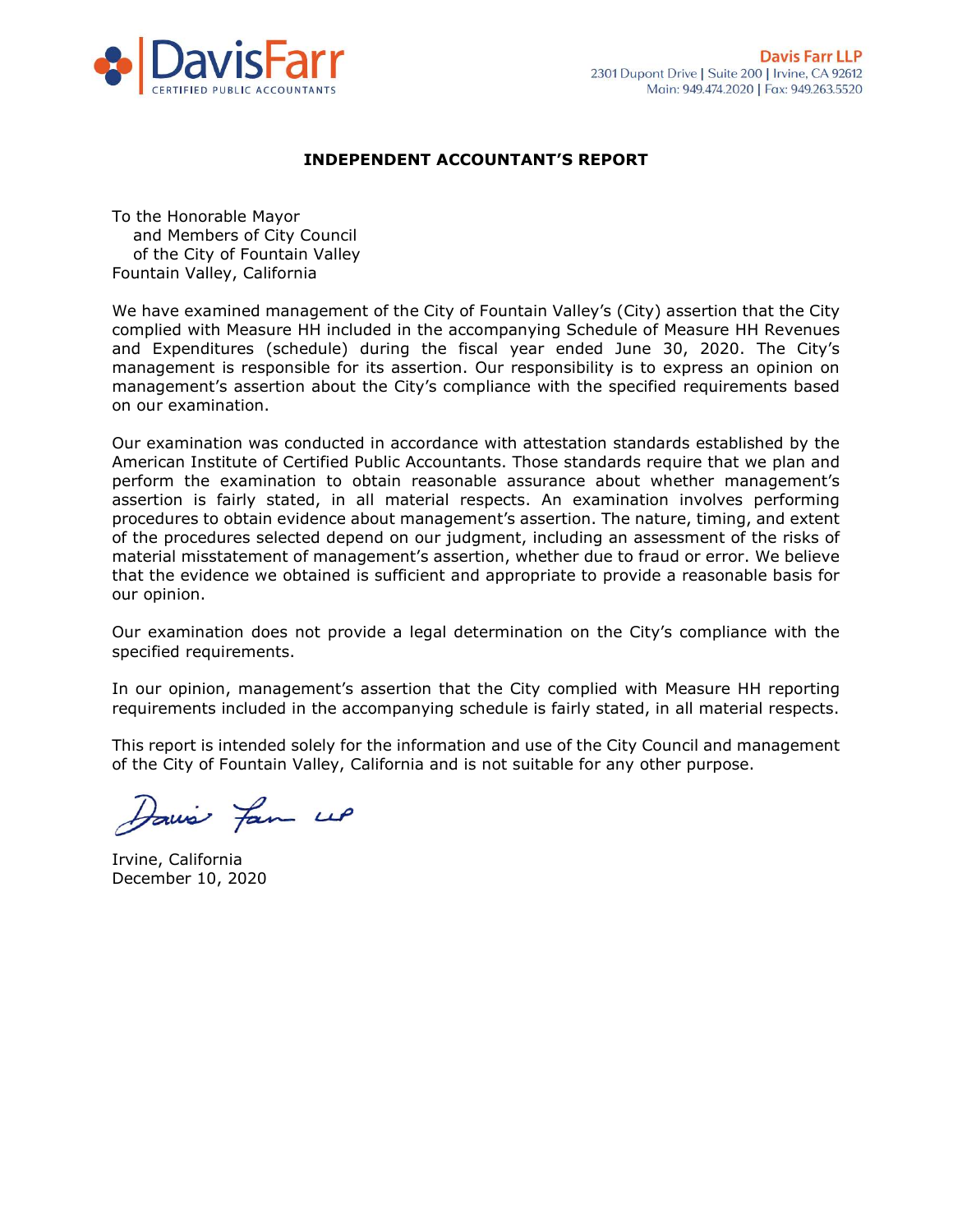#### CITY OF FOUNTAIN VALLEY SCHEDULE OF MEASURE HH REVENUES AND EXPENDITURES Fiscal Year Ended June 30, 2020

| <b>Measure HH Revenues</b>                                      | 12.364.200 |
|-----------------------------------------------------------------|------------|
| <b>Measure HH Expenditures:</b>                                 |            |
| <b>Reoccurring Expenses Incurred on Essential City Services</b> | 4.708.867  |
| <b>One-Time Expenses (Additional Pension Paydown)</b>           | 2,000,000  |
| Financial Stewardship: Reserves Set-Aside in 19-20              | 5,655,333  |

Measure HH provided necessary funding in Fiscal Year 2019/20 that was used for the following in accordance with the **Responsible Spending Pledge**:

| <b>Reoccurring Expenses Incurred on Essential City Services:</b>                        |           |
|-----------------------------------------------------------------------------------------|-----------|
| <b>Public Safety</b>                                                                    |           |
| Maintain 911 Emergency Response Times & Keep Fire Station No. 2 open <sup>1</sup>       | 1,138,000 |
| Police and Fire Pension Costs that are Legally Required to be Paid to CalPERS           |           |
| and Principal and Interest on the Safety Pension Obligation Bonds <sup>2</sup>          | 1,111,000 |
| <b>Total Public Safety</b>                                                              | 2,249,000 |
| <b>Senior &amp; Youth Programs</b>                                                      |           |
| Amount associated with the cost to keep the Recreation Center, Community Center         |           |
| & Senior Center open <sup>3</sup>                                                       | 847,867   |
| <b>Employee Retention</b>                                                               |           |
| Salary and benefit increases <sup>4</sup>                                               | 1,262,000 |
| <b>Capital Improvements</b>                                                             |           |
| Includes \$350,000 for residential road rehab and \$0 for park improvements (carryover) | 350,000   |
|                                                                                         |           |
| <b>Total Reoccurring Expenses</b> <sup>5</sup>                                          | 4.708.867 |

| <b>One-Time Expenses:</b>                                                    |           |
|------------------------------------------------------------------------------|-----------|
| Additional Payment to CalPERS towards unfunded pension liabilities           | 2,000,000 |
|                                                                              |           |
| <b>Reserves Set-Aside in 19-20:</b>                                          |           |
| <b>Pension Reserves</b>                                                      |           |
| 2019-20 Contribution to Pension Trust Fund                                   | 3,000,000 |
| <b>Increase in Capital Reserves</b>                                          | 2,176,026 |
| <b>Capital Reserves - Transfer to Fleet Management Internal Service Fund</b> |           |
| Set-aside for Fire Apparatus                                                 | 479,307   |
| <b>Total Reserves Set-Aside in 19-20</b>                                     | 5,655,333 |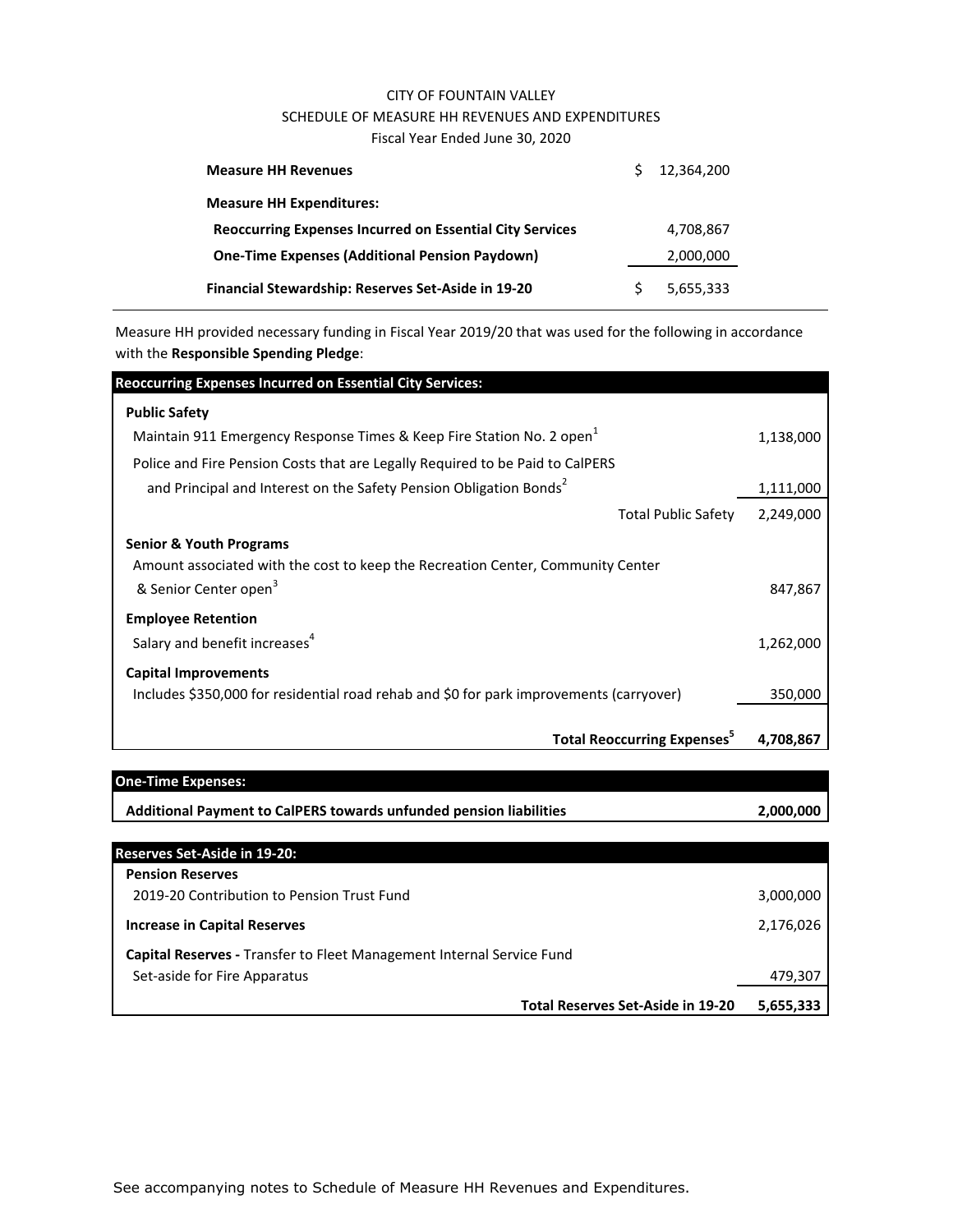#### **CITY OF FOUNTAIN VALLEY**

#### **Notes to the Schedule of Measure HH Revenues and Expenditures**

#### **Year Ended June 30, 2020**

#### **1. BASIS OF ACCOUNTING AND MEASUREMENT FOCUS**

The Measure HH Revenues and Expenditures Schedule (Schedule) is presented using the modified-accrual basis of accounting. Under the modified-accrual basis of accounting, revenues are recognized when they become both measurable and available. Revenues are considered to be available when they are collected within the current period or soon enough thereafter to pay liabilities of the current period. For this purpose, the City considers revenues to be available if they are collected within 60 days of the end of the current fiscal year. Expenditures generally are recorded when a liability is incurred, as under accrual accounting.

#### **2. REVENUES AND EXPENDITURES**

Measure HH revenues consist of the 1% transactions and use (i.e. "sales") tax approved by the voters of Fountain Valley on November 8, 2016. Measure HH became effective April 1, 2017, which provided twelve months of revenue in Fiscal Year 2019/20 in the amount of approximately \$12.4 million.

Measure HH is a general-purpose tax, which means the revenues received from the tax go into the City's General Fund to maintain or enhance any lawful City program, improvement or service such as police and fire services, senior and youth programs, etc. Without Measure HH, the General Fund's operating deficit for Fiscal Year 2019/20 would have been \$4,708,867. Measure HH expenditures include the utilization of funds to maintain existing services for public safety and senior and youth programs in an amount totaling \$4,708,867. In addition, Measure HH expenditures include a one-time expenditure of \$2,000,000 for funding of the pension liabilities.

The remaining balance of Measure HH funds represent amounts set-aside in reserves. The reserves set-aside in Fiscal Year 2019/20 include the pension reserve amount of \$3,000,000 placed in a trust with PARS. The remaining reserves set-aside in Fiscal Year 2019/20, include capital reserves of \$2,655,333.

The General Fund reserves set-asides have been \$1,747,320 in Fiscal Year 2016/17, \$6,914,942 in FY 2017/18, \$9,369,018 in FY 2018/2019 and \$5,655,333 in FY 2019/20. During FY 2019/20 a prepayment was made for the purchase of a fire apparatus in which the reserves set-aside was reduced by \$1,199,307. Since the original contributions in FY 2017/18, the OPEB and Pension set-aside reserves have accumulated \$717,115 in investment earnings. As of June 30, 2020 the total reserve balance was \$23,204,421.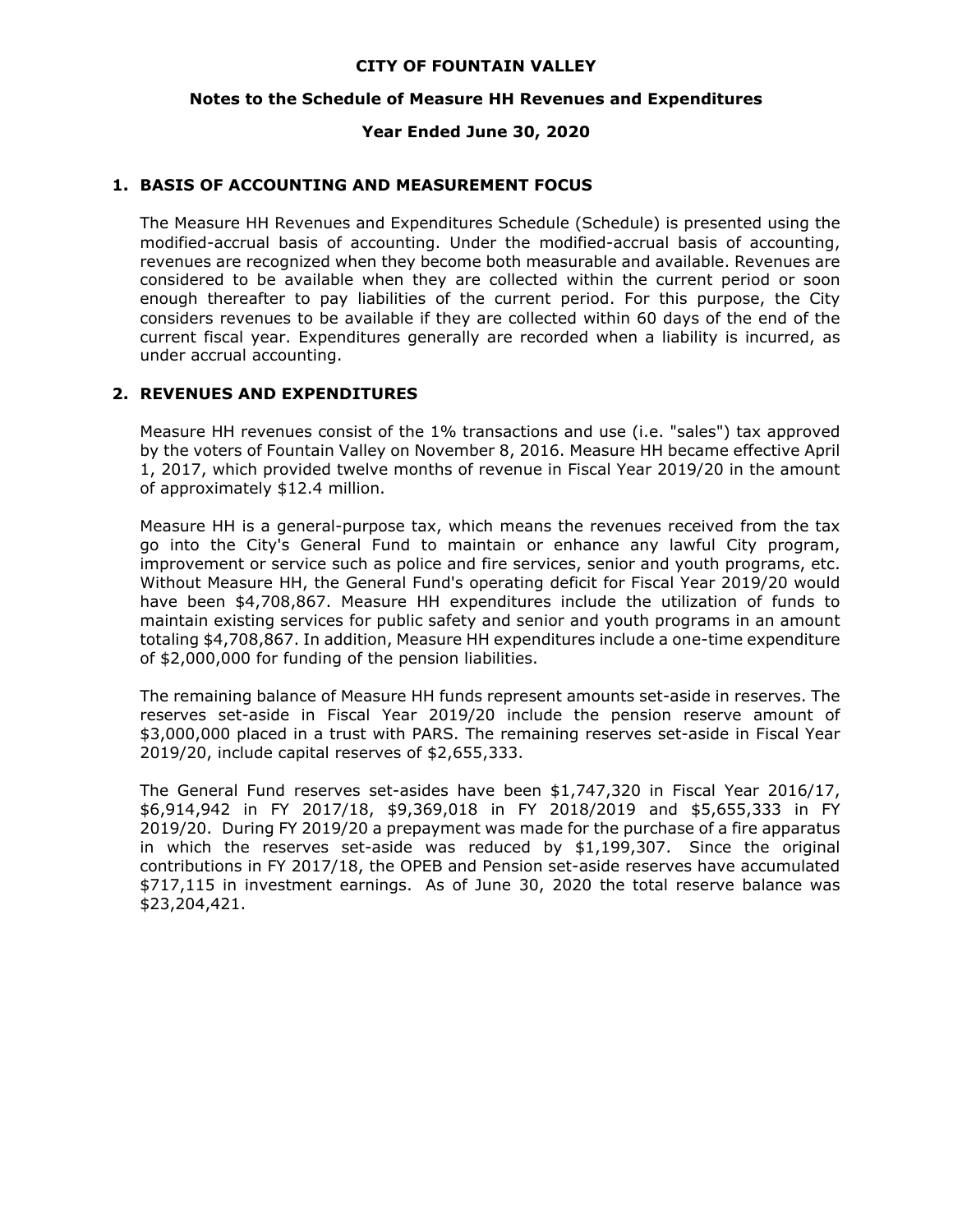

# **MEASURE HH REPORT CARD** For the Fiscal Year Ended June 30, 2020

This Report Card is provided by the Measure HH Oversight Committee based on the Committee's review of the Audit of Measure HH Revenues and Expenditures for the Fiscal Year Ended June 30, 2020, which reflects that the use of Measure HH Revenues (\$12,364,200) is consistent with the Responsible Spending Pledge.



In accordance with the Responsible Spending Pledge, Measure HH was used to fund essential city services (including Police, Fire, Senior & Youth Programs), capital improvements and to build and maintain reserves. In addition, \$2 million was used to make additional payments to CalPERS to pay down pension debt consistent with the City's 20-Year Financial Plan where *the goal is to payoff all debt by 2037 when Measure HH sunsets.*